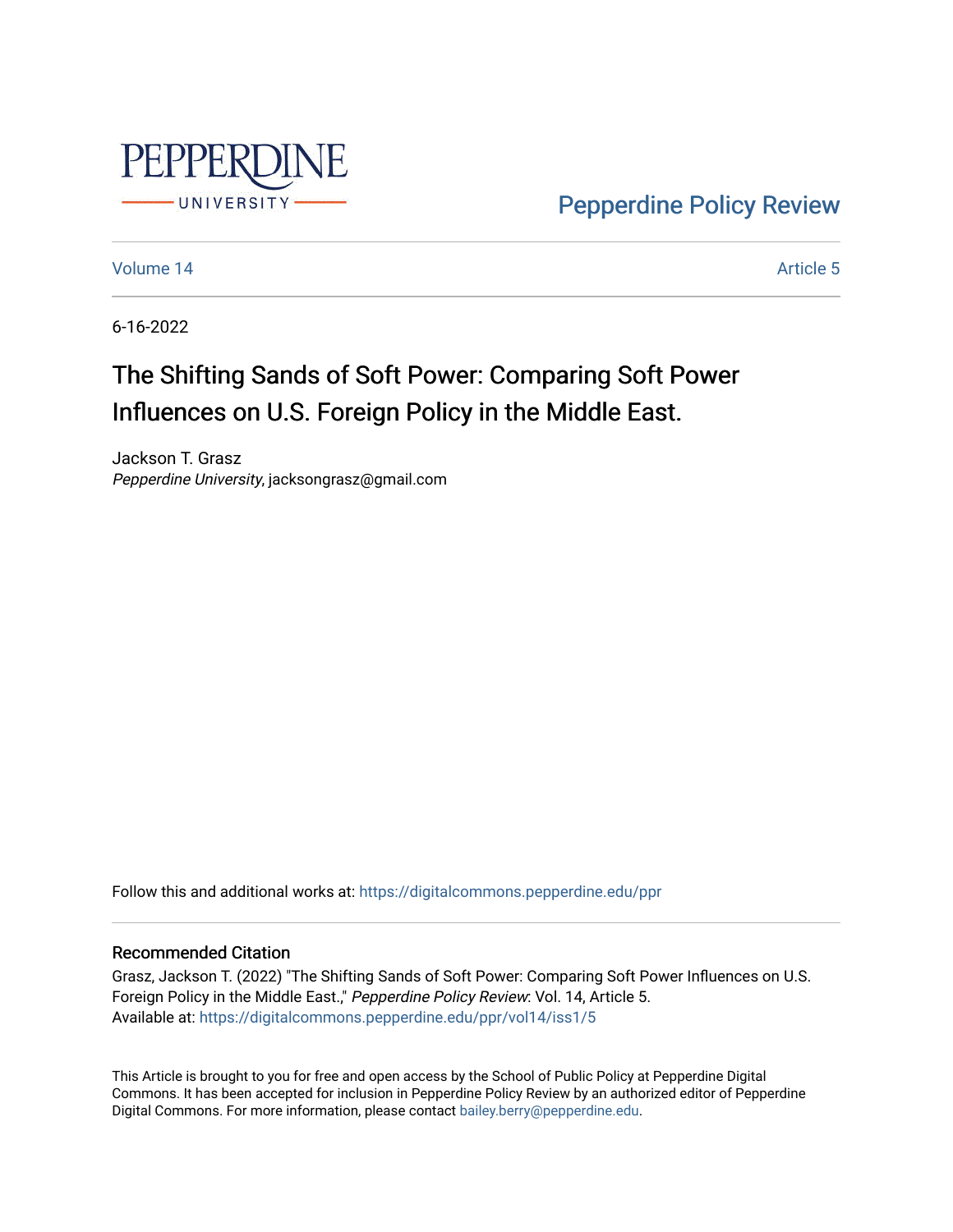#### *Soft Power*

Joseph Nye stated that "soft power," in his quintessential book by the same name, is attractive power. That is, soft power cannot and does not try to force certain behaviors through coercion or inducement. Instead, it attracts others to the values, culture, and policies of a regime and engenders cooperation with that regime's agenda (Nye 2004, 6-9). Soft power can be measured through various methods such as public opinion polling or observing the language governments and civilians use to discuss the nation in question. If there is an attraction to that country's values and agenda, the effectiveness of its soft power can be measured on a case-by-case basis according to the policy actions taken by the attracted government as a result.

According to Nye, there are three broadly defined categories of soft power sources: culture, values, and policy. Though a great deal of overlap exists between the three categories, together they cover the breadth of the sources of attraction a nation and government might possess. Culture deals with the norms and customs of daily life in a country and the image it projects of itself through media and commerce. Values are defined as the relational and moral ideals common throughout society and demonstrated through actions by the general populace and its government. Policy entails the actions and plans laid out by a government. Specifically, Nye uses this category to measure whether or not the goals and ideals represented by those policies are attractive to other countries and make them want to be a partner in those policies (Nye 2004, 9).

The importance attributed to these sources of soft power rests upon a crucial assumption: soft power is real. Nye's theory of soft power runs counter to traditional ideas about power as the ability to influence others to do what one wants them to do, either by the threat of punishment or the possibility of reward. It is reasonable, then, to question whether soft power is a real source of international power and if attraction to a country's culture, values, and policies can induce other countries to act favorably towards that nation out of pure benevolence. This paper aims to put these questions on the legitimacy of soft power to the test by examining the relative soft power of two comparable countries. It will first determine if they have developed a degree of attraction to their culture, values, and policies and then whether or not that attraction has translated into real soft power by getting other countries to act favorably as a result.

Israel and Saudi Arabia are actively engaged in generating attraction from the United States government and its people. The overlap of their policy goals, due in part to regional proximity, makes it possible to measure and compare the degree to which that attraction has developed into meaningful soft power by producing desired policy outcomes from the US. Comparing the countries' policy outcomes, as measured against their respective levels of soft power, will provide valuable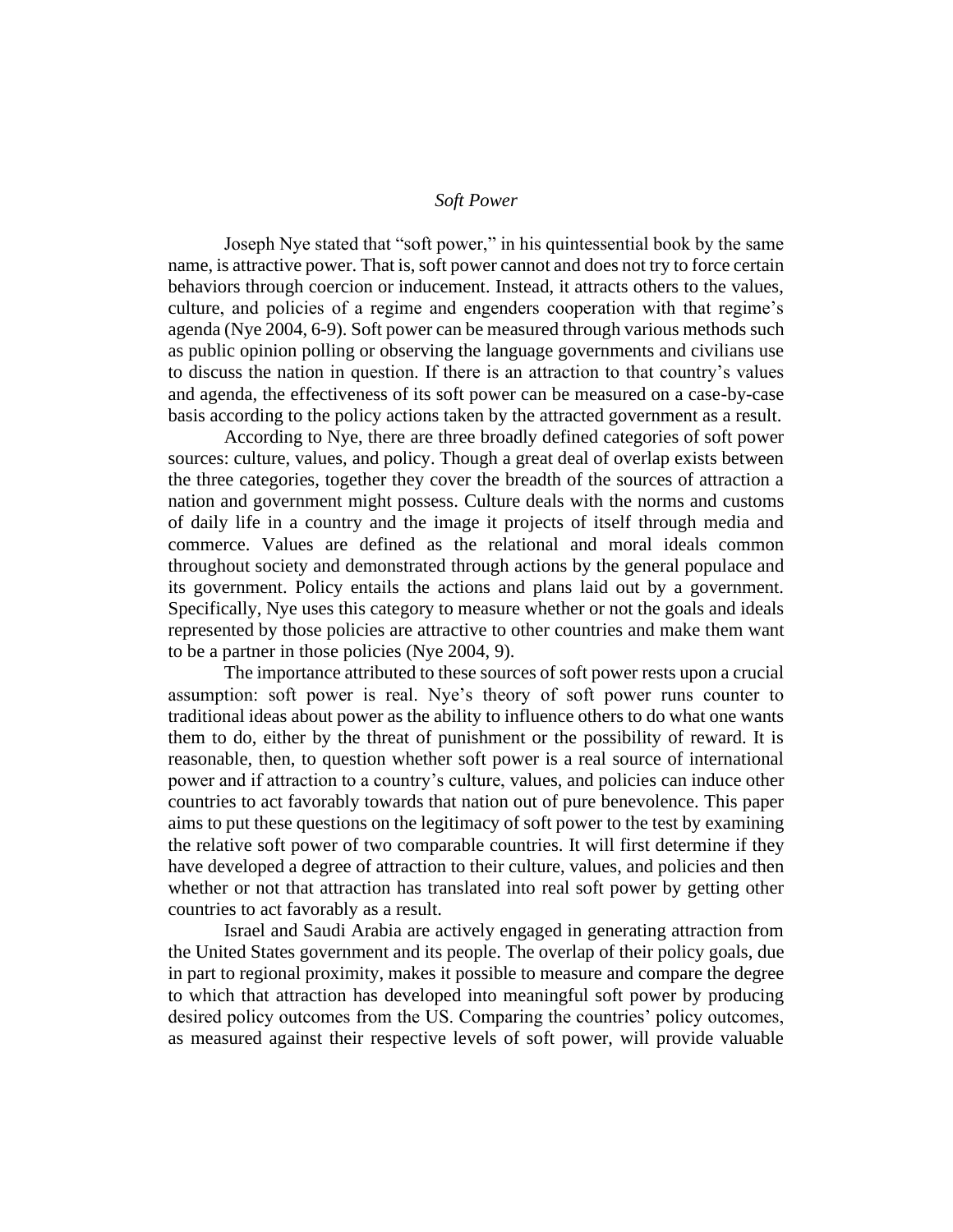insight into the accuracy and applicability of Nye's theory of soft power. This technique is not a precise science as it relies on subjective interpretation of the degrees of attraction each country has produced and to what extent US foreign policy aligns with the agendas of each country. Nevertheless, a reasonable attempt at objective comparison will be made that should provide unique insights into the question of soft power effectiveness and implications for how Israel and Saudi Arabia should proceed if they wish to improve their soft power influence on the United States.

The State of Israel and the Kingdom of Saudi Arabia were chosen for this analysis because of their regional proximity, parallels in US relations, and the unique relationship between the two countries that pits them as culturally adversarial despite sharing many similar foreign policy desires. Israel and Saudi Arabia have a tense historical relationship. Saudi Arabia supplied troops to support the invasion of Israel in the Yom Kippur War of 1973 and has since refused to normalize relations with Israel. Saudi Arabia has stated that relations will not improve until a resolution of the Israeli-Palestinian conflict is reached that includes a Palestinian state with pre-1967 territorial boundaries (AFP 2021). Despite this conflict, Israel and Saudi Arabia's interests in regional security have been naturally brought together via their shared archrival, Iran. Iran's proxy fighters throughout the Middle East and its ambition to obtain nuclear warheads threaten both the security and stability of Israel and Saudi Arabia in the region. Furthermore, both nations have gone to great lengths to bolster their relationship with the United States, which acts as a critical military and economic force against any advances made by the Iranian regime.

In building their relationships with the United States, Israel and Saudi Arabia have employed different sets of potential soft power assets to win the favor of the American people and, subsequently, US foreign policy decisions that favor their respective and shared interests in the Middle East. This paper will compare and contrast the strengths and weaknesses of both countries in the three categories of soft power: culture, values, and policy. After this analysis, it will discuss how these soft power qualities affected the policy priorities and actions of former US President Donald Trump and why the country with superior soft power was able to win more favor in terms of US policy response. Then, it will consider if that soft power can transfer to the new administration under President Joe Biden, who frequently contrasts himself with his predecessor, or if the shifting policy priorities between administrations limit the longevity of soft power. Finally, it will consider the implications of this analysis for the ongoing relationship between these three countries and what different outcomes in those relationships and accompanying policies mean for the future study of soft power.

*Culture*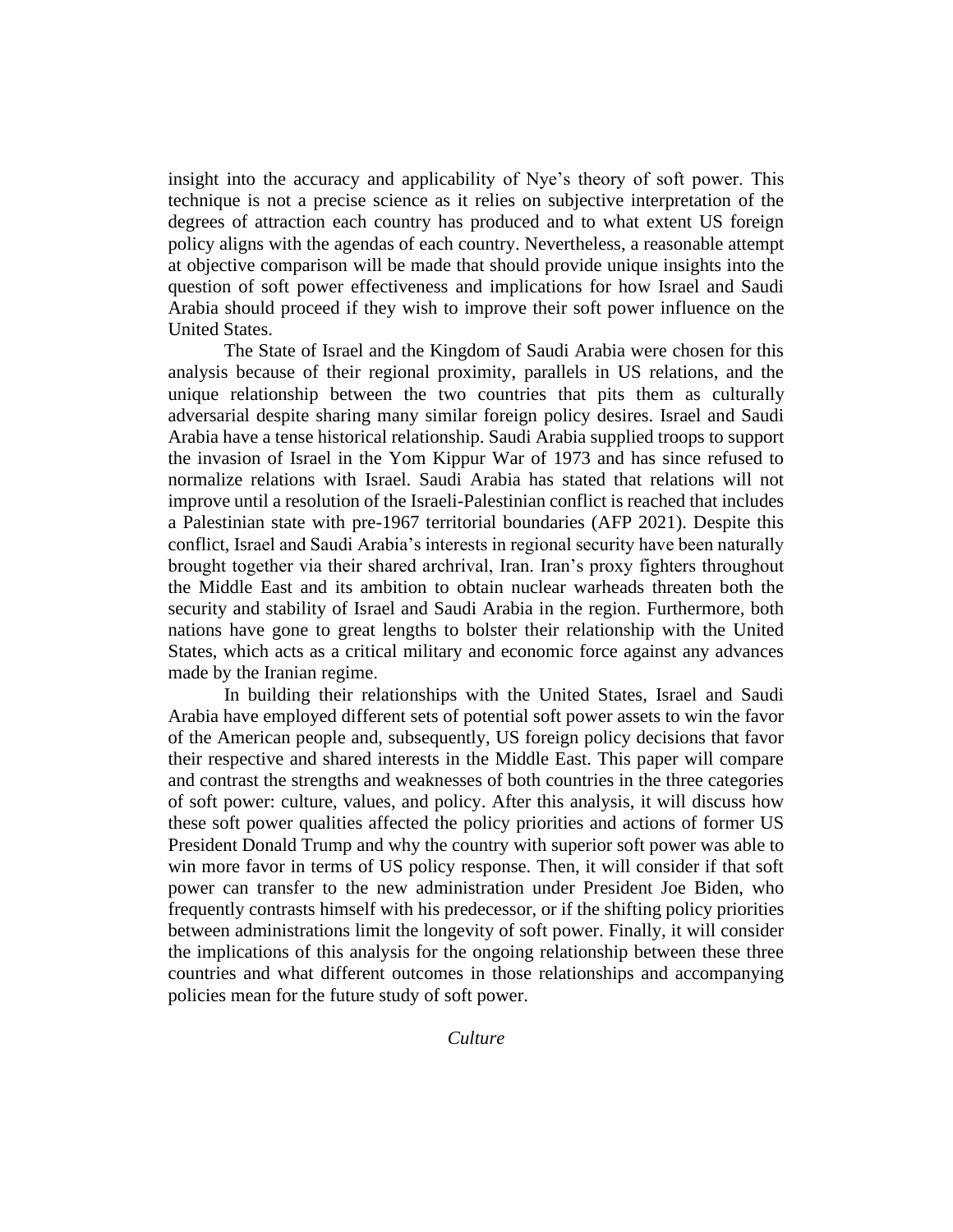The first major consideration of soft power is whether or not a country's culture is attractive to the nation it hopes to influence. Although cultural differences are typically considered subjective, there are some reasonably objective ways to measure how others perceive that culture. For example, we can look at existing public opinion polls taken in America that indicate the favorability of Saudi Arabia and Israel by the American populace. We can also see if dollars and feet follow those opinions by estimating how many Americans visit these countries each year and how much business they do with them.

To gain an immediate sense of Americans' overall views of each country, we can examine recent polling taken by Gallup and YouGov. Gallup surveys Americans' favorability of about twenty to thirty countries each year by asking them to say whether their opinion of a country is "very/mostly favorable" or "very/mostly unfavorable." Israel has placed well in this survey over the past few years, with a mostly or very favorable rating of 71%, 74%, and 74% in 2017, 2018, and 2020, respectively (Newport 2017; Brenan 2018; McCarthy 2020). According to Gallup polling, a nearly three-fourths positive view of Israel held steady over Donald Trump's presidency, which placed it just within the top ten (approximately the top half) of the selected groups of countries polled. By comparison, Saudi Arabia ranked in the lower half each year, receiving "mostly" or "very favorable" scores from 31%, 41%, and 34% in 2017, 2018, and 2020, respectively (Newport 2017; Brenan 2018; McCarthy 2020).

Although informative, these Gallup surveys do not provide a complete picture of Americans' favorability of these two countries as they only surveyed up to two dozen countries. In 2020, YouGov conducted a similar survey that attempted to tabulate Americans' views of 195 different countries around the globe and rank them accordingly. In their study, which calculated the percent of Americans with "a positive view of each country," the favorability of each country appears to be down substantially (around 20+ points), but this also seems to be the case even for Americans' most favorable countries like Canada, suggesting the difference may be caused by different polling practices or skewed sampling. For the purposes of this analysis, though, we are only interested in the relative favorability between Israel and Saudi Arabia.

YouGov ranked Israel as the twenty-fifth most popular country, with 54% of Americans having a favorable opinion of the nation (YouGov 2020a). Saudi Arabia ranked far lower as the  $141<sup>st</sup>$  most popular country, with a mere 19% of Americans saying they have a favorable view of the nation (YouGov 2020b). YouGov also includes the percent of Americans with a negative view of Israel and Saudi Arabia, which stand at 16% and 48%, respectively (Smith 2020). An additional insight of particular interest in the YouGov data was whether political differences in the United States affected the favorability of a country. Israel had the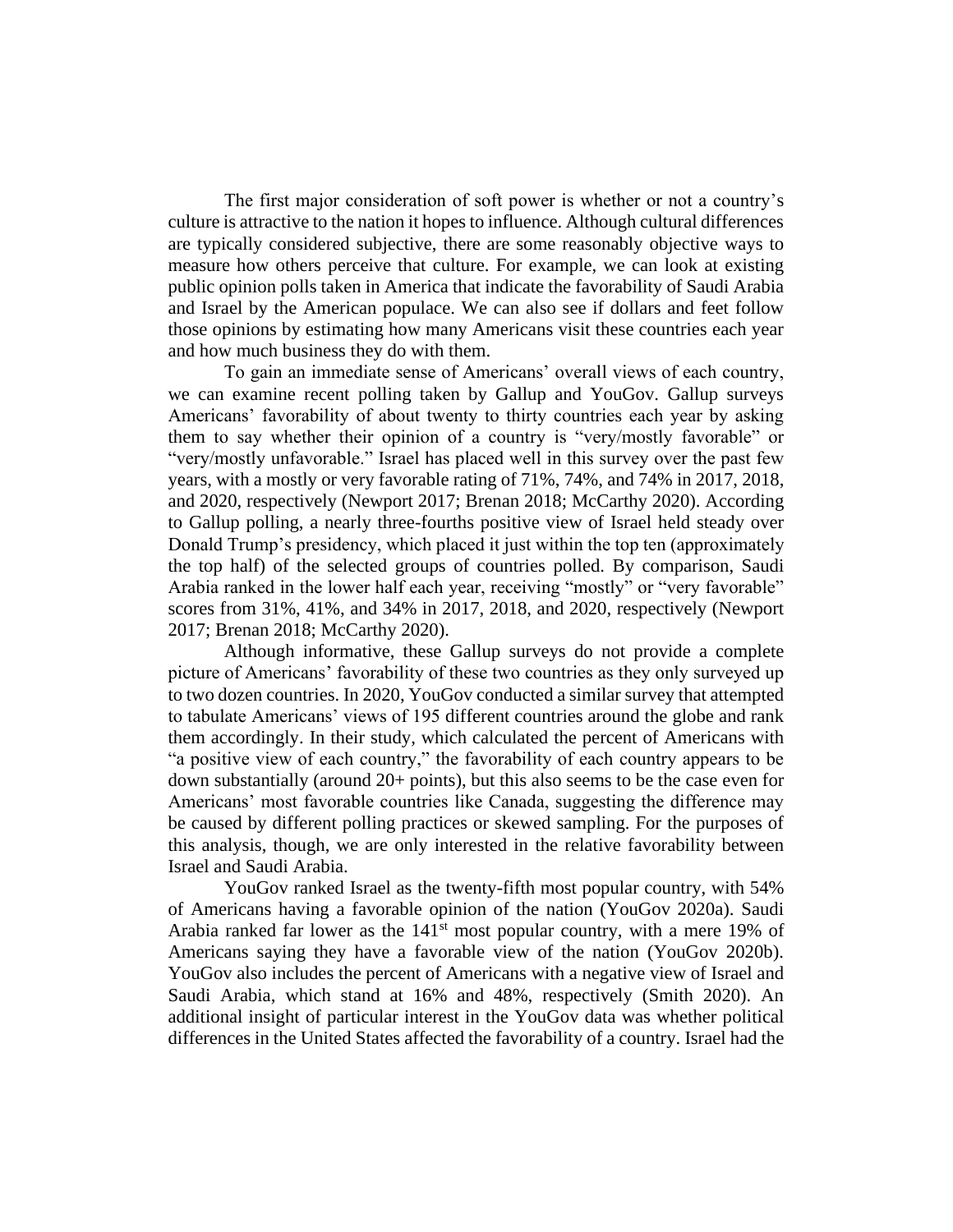most significant difference in favorability between Republicans and Democrats in the United States. It was also one of only two countries that Republicans gave a significantly higher favorability rating (the other was the USA, which 95% of Republicans had a favorable view of compared to 68% of Democrats). 69% of Republicans had a favorable view of Israel compared to 36% of Democrats, suggesting that internal US political differences correlate with differing opinions on the State of Israel. This was not the case for Saudi Arabia, which was viewed positively by 17% of Democrats surveyed and 16% of Republicans (Smith 2020).

Altogether, this data reveals that Americans have much more positive views of Israel than Saudi Arabia. Americans are split politically on Israel, with the majority of Republicans viewing the country favorably compared to a minority of Democrats. This suggests that Israel may have a ceiling on its ability to curry favor with Americans so long as Israel's stances on contentious issues like that of Palestinian sovereignty divide Americans. Nevertheless, the Gallup data demonstrate greater overall support for Israel. Saudi Arabia, on the other hand, appears to be widely disliked by the breadth of Americans in both surveys.

These favorability ratings appear to correlate with other markers of cultural impact by Israel and Saudi Arabia. According to Statista, the number of Americans visiting Saudi Arabia is declining year-over-year, with the peak of 291,408 American travelers to Saudi Arabia in 2015 dipping down to a low of 159,597 in 2019 (2020 excluded due to COVID-19 travel restrictions) (Lock 2022b). Saudi Arabia sent a similar 160,000 visitors to the US in 2019. Israel's number of US visitors steadily increased over the same period, with the same caveat for 2020. Israel received 408,836 American visitors in 2015 and was up to 450,572 in 2019 (Lock 2022a). Israel also sent a similar 450,000 Israeli visitors to the US in 2019. Israel received nearly three times as many visitors from the United States as Saudi Arabia did in 2019. This is particularly significant given the relative populations of these countries, with Saudi Arabia receiving a third as many visitors despite tripling Israel in size with its 34 million people compared to Israel's 9 million.

Continuing this trend, Israel has also managed to beat out Saudi Arabia in economic terms, despite the drastic difference in population size. In total, Israel's economic trade with the United States in 2019 topped \$47 billion, surpassing Saudi Arabia's \$38.7 billion (Office of the United States Trade Representative (USTR) 2020a, USTR 2020b). The complete picture of trade and soft power skews even more heavily in Israel's favor. Israel managed a net export surplus of \$6.7 billion with the United States compared to Saudi Arabia's \$9.0 billion trade deficit. In summary, Israel is doing more business with the United States than Saudi Arabia, despite having one-third of the population size and half the total GDP, and is also managing to sell more goods and services to Americans than it receives.

This means the majority of commerce between Israel and the United States involves Israeli products and cultural influence going to America, where it can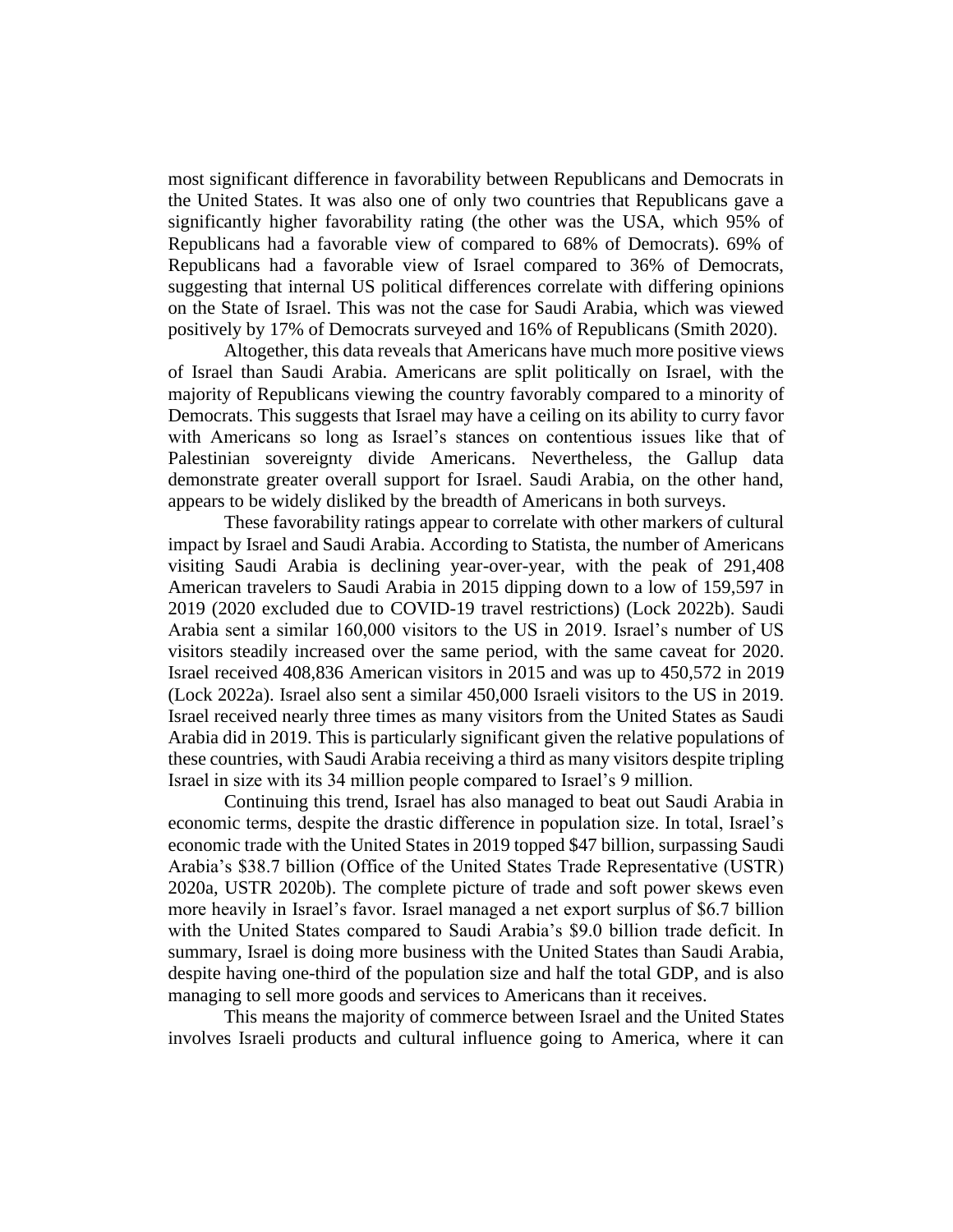further impact Americans' view of Israel as they consume its products. This is a significant advantage when building soft power as it allows a nation's economy to naturally influence the other country beyond what the government's policies can do alone. Unlike Israel, oil makes up more than 90% of Saudi Arabia's goods exported to the US. While fuel costs are a politically significant issue, it seems unlikely that individual Americans will know where the gas put in their car is coming from, making oil a relatively low impact export good on soft power formation. Israel, in comparison, sells a much more diverse range of products to the United States (USTR 2020a).

By these metrics, Israel's cultural influence on the United States dominates that of Saudi Arabia. Israel bests Saudi Arabia, a larger country by size and population, in terms of goods and people exchanged between itself and the United States annually. Trading products and exposing citizens to each other's country is vital for gaining soft power with a specific country. Future studies into this issue could look at breaking these metrics down further to understand who is coming and going from each country (e.g., businesspeople, tourists, exchange students) and to what extent the country is exporting the most influential goods and services (e.g., film, music, and cultural food).

#### *Values*

A nation's values can be written or unwritten, institutional or cultural, held in high esteem or left unspoken. This makes it more difficult, and certainly more subjective, to evaluate the influence of a nation's values than its culture as statistical metrics are less available and less reliable. Still, knowing the relative favorability of Israel and Saudi Arabia in the United States can provide a basis for estimating how Americans perceive these countries' values. It also points to some of the key differences between how Americans are attracted to or repelled by the values espoused and demonstrated by Israel and Saudi Arabia.

The first apparent issue, and likely one of the major deciding factors for Americans, is that Israel is a parliamentary democracy, and Saudi Arabia is a hereditary monarchy. Although not parliamentary, the history of the United States' attraction to and promotion of democracy abroad is long and storied. So too is the aversion Americans have towards authoritarian governments and monarchies. Further compounding this negative view of Saudi values is the restrictive, oppressive nature of the kingdom.

Saudi Arabia has been widely criticized for systematically suppressing dissent within the country, including jailing activists for long periods for criticizing government practices (Human Rights Watch 2021b). It does not tolerate public worship of faiths outside its primary Islamic views and openly discriminates against religious minorities and those engaging in sexual practices deemed to be contrary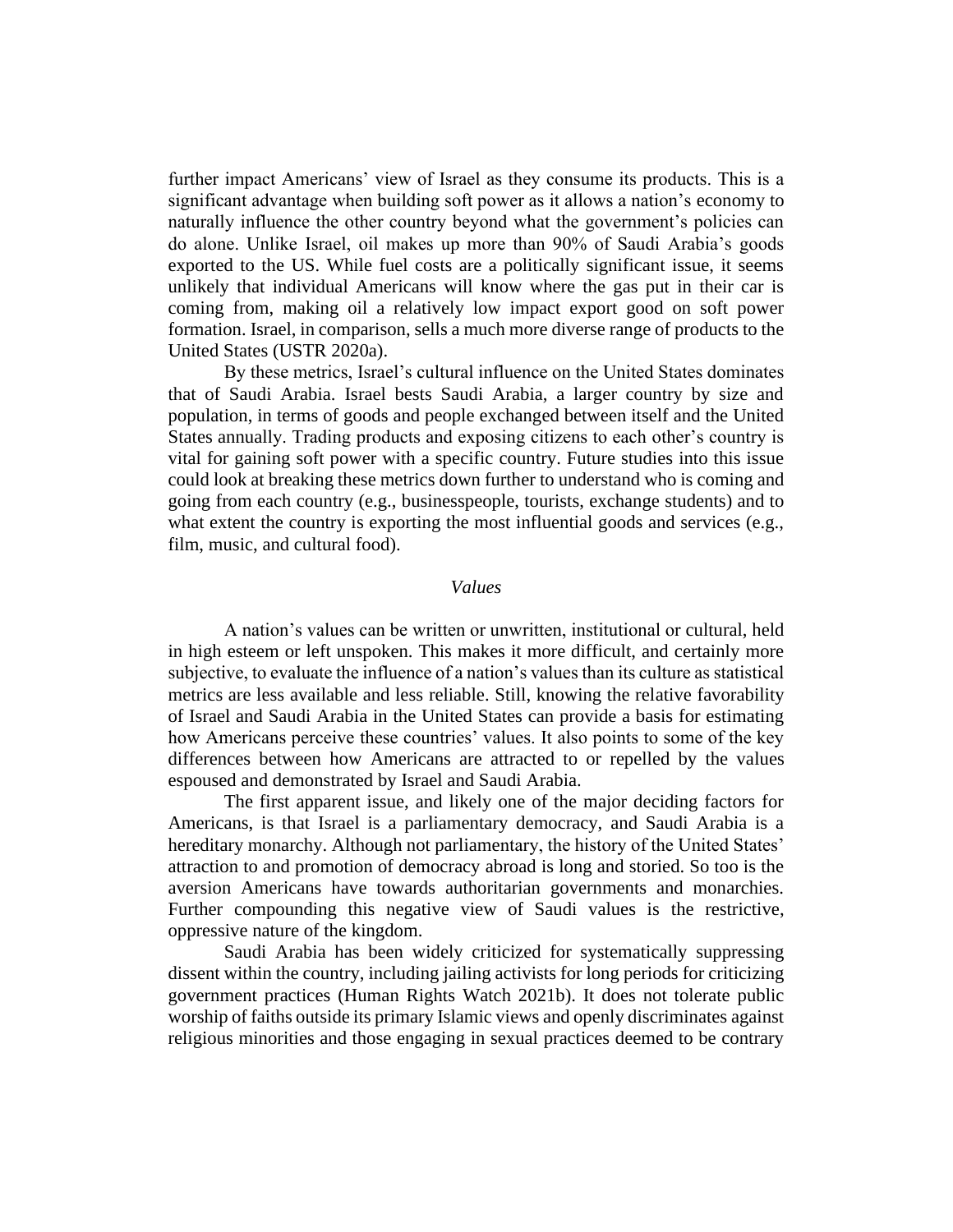to Islamic Law. International criticism of the Saudi government intensified as a result of its role in the execution of journalist Jamal Khashoggi in 2018 (BBC News 2021). Israel, in contrast, boasts religious freedom for its religious minorities, including Christians, Muslims, and Druze, to publicly worship according to their traditions. The LGBTQ community receives open approval from the Israeli government, as demonstrated by the annual international "Pride" parade, which garnered a quarter-million attendees in 2019, the largest of its kind anywhere in the Middle East (Israel Ministry of Foreign Affairs 2019).

Despite the stark difference in the relative openness of the two countries, critics of Israel argue that the nation's claims of freedom and opportunity do not extend to everyone, depending on where they live. Over 4.5 million Palestinians live in the West Bank territory and Gaza Strip where governance is split between partial autonomous rule and partial Israeli military and civilian rule. Palestinians seek full autonomy, but disagreements with the Israeli government over issues like control of East Jerusalem have prevented a final "two-state" solution from ever being implemented, despite multiple proposals over decades. Human rights organizations have criticized Israel for the living conditions inside Palestine and the implementation of strict travel and import/export bans on Palestinians living in Gaza (Human Rights Watch 2021a).

What some call an illegal occupation constituting human rights abuses, Israel contends is a necessary precaution taken for the self-defense and preservation of its citizens who are targeted by Hamas extremists in both the West Bank and the Gaza Strip. Herein lies the political split in the United States over Israel's favorability (compared to the politically universal negative views of Saudi Arabia). Although Israel enjoys majority support from Americans, it is not evenly distributed. Republicans widely maintain positive views of Israel, whereas the majority of Democrats do not, and the dividing issue appears to be questions over the rights of Palestinians. A 2018 Pew Research poll showed that Republicans and Democrats are more divided on the Issue of Palestine than ever before. Both parties were roughly equally sympathetic to Israel and Palestine in 1978. Republican sympathy with Israel on the matter has grown to 79%, and Democrat sympathy has fallen to only 27% (Pew Research Center 2018).

Given this information, it seems that Americans generally view Saudi Arabia unfavorably on account of its expressed values. In contrast, they are largely favorable towards Israel, with a strong exception from many left-leaning Americans who view Israel's role in the Palestinian conflict negatively. As it is unlikely that Crown Prince Mohammed bin Salman will be relinquishing power anytime soon, Saudi Arabia's only opportunity to improve its soft power in the US from a values standpoint is to improve its human rights record and its treatment of minorities in its country.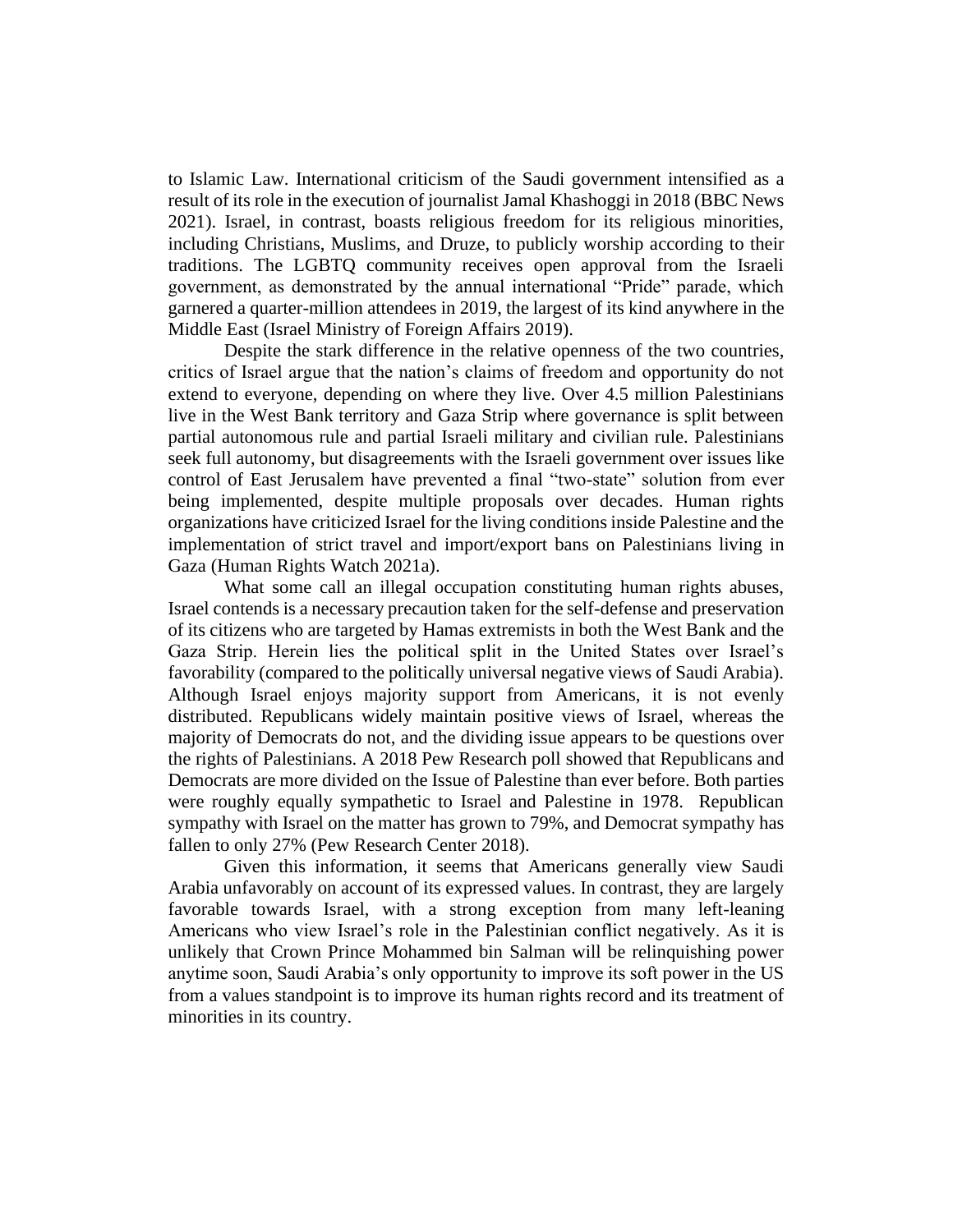For Israel, having captured substantial support from those who take its side in the Palestinian conflict, the only potential room for growth lies in finding a solution to the issue of Palestinian sovereignty acceptable to the American political left. Of course, such a solution will continue to evade them, despite attempts made alongside the Trump administration as recent as 2020, so long as the two sides maintain irreconcilable differences over what they want from the two-state deal. Alternatively, it is possible, though unlikely, that Israel could persuade its detractors over time that it has upheld its end by proposing multiple solutions, which have all been rejected by Palestinian leadership without any serious dialogue.

#### *Policy*

Policy is Nye's third and final soft power metric to be considered. The way a nation conducts its foreign policy, and the agenda it publicly pursues, affects how citizens of other countries view the morality and legitimacy of a nation. There is a remarkable similarity between views on Israel and Saudi Arabia in this instance. Both are military allies to the United States in the region, and all three nations' governments view the Iranian regime as a common adversary. In general, both nations benefit from Americans' animosity toward Iran. In recent polls, Iran is frequently the most disliked country by Americans, competing only with North Korea for the bottom spot (McCarthy 2020).

Looking specifically at the question of Iran's quest to be a nuclear power, Americans' perceptions are particularly unfavorable. In 2013, Pew Research showed that the majority of Americans supported the use of military force to prevent Iran from acquiring weapons (64%), and the vast majority (93%) opposed Iran developing nuclear weapons (Stokes 2013). The same questions were also posed to Israeli citizens due to Israel's stated "Begin Doctrine" that calls for preemptive strikes against nuclear capabilities possessed by adversaries. In the poll, Israeli citizens answered almost identically to Americans to the prior two questions (68% and 96%, respectively). However, they were much more concerned about the threat of Iran's nuclear program (85%) than Americans (54%) (Stokes 2013). Additionally, a minority of Americans held negative views of Iran (42%) compared to the majority of Israelis (75%) (Stokes 2013).

While Americans share a similar, though not as dire, view of Iran's nuclear threat, that does not mean every action taken by Israel against Iran will be seen positively. Recent incidents in the past few years, including the assassination of Iran's top nuclear scientist, have drawn both admiration and sharp criticism within the United States. While Americans adamantly oppose Iran obtaining nuclear weapons, doing so through diplomatic agreements rather than executions is likely more palatable to those who do not share the same sense of urgency as Israeli citizens.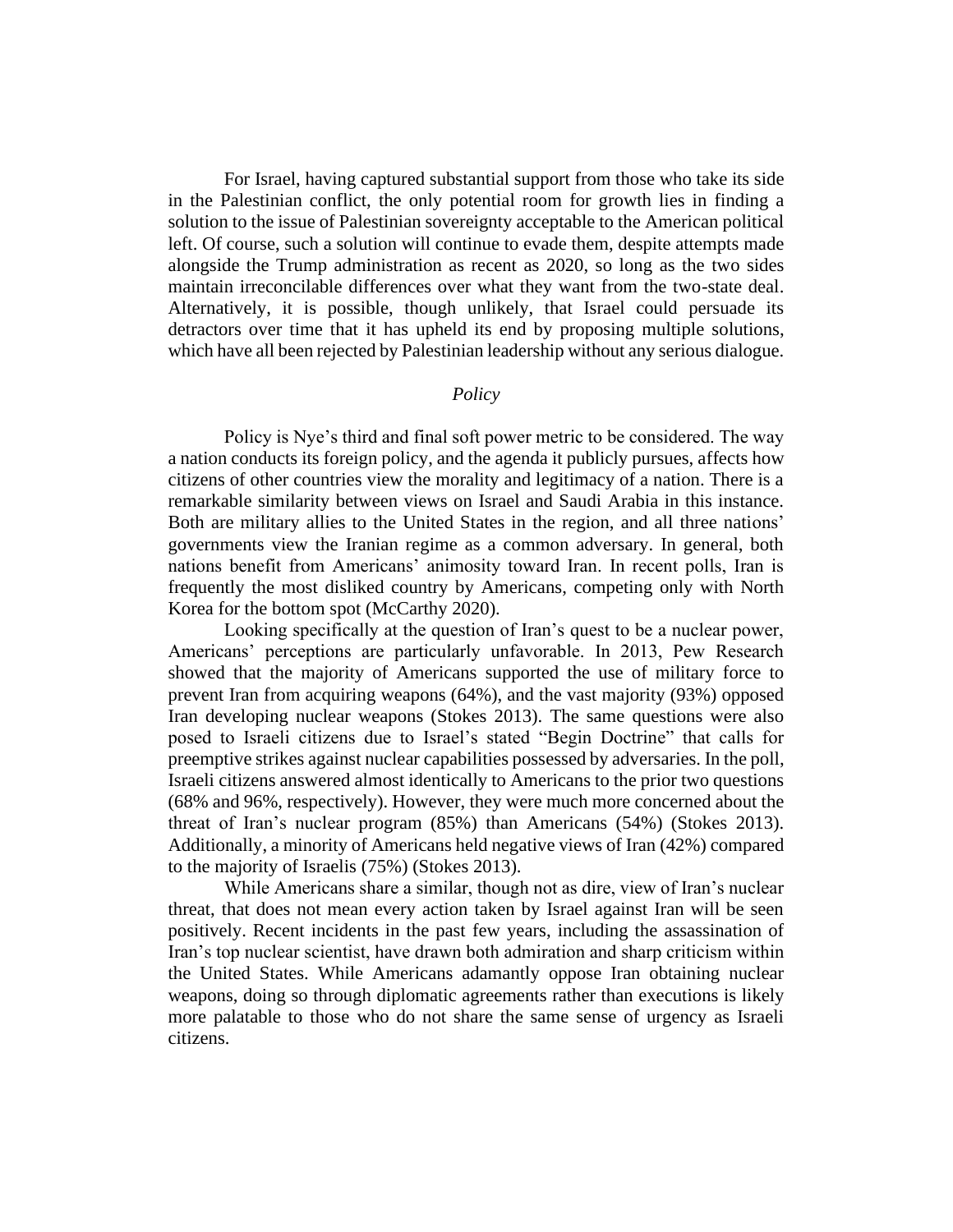Saudi Arabia faces complex foreign policy challenges of its own, including a unique aspect of the regional power struggle with Iran. Saudi Arabia leads a multination coalition backing the Yemeni government in a brutal internal war against Iran-backed Houthi rebels. According to monitoring by the United Nations, more than 230,000 deaths in Yemen have been attributed to the war (United Nations 2020). As the war continues to rage on and reports of severe human rights abuses pour in, support has waned globally. In the United States, citizens polled in 2018 by YouGov showed that of those with an opinion on the war in Yemen (many were unaware of the war altogether), 75% opposed future US weapons sales to Saudi Arabia and wanted to see the United States withdraw its support for the war. Though uneven, there was bipartisan support for this position as 89% of liberals and 54% of conservatives surveyed opposed continued arms sales, and 98% of liberals and 63% of conservatives supported withdrawing US support to the Saudi coalition (International Rescue Committee 2018).

In each issue affecting Israel and Saudi Arabia, there is strong American sentiment against Iran and its influence throughout the region. Yet, that anti-Iran sentiment does not perfectly translate into pro-Israeli or Saudi support. There is hesitancy to support violent covert operations by Israel against Iran's nuclear program and an even more decisive rejection of Saudi Arabia's war in Yemen, regardless of Iran's involvement. This may not seem entirely rational or consistent as a matter of foreign policy, but because soft power is largely influenced by public perception, the target nation's public opinions ultimately decide what is considered just or unjust.

## *Payoff*

Up to this point, the only results of Israel and Saudi Arabia's soft power in America that have been discussed are public perception and favorability. It has been shown that Israel possesses a far greater level of public attraction in the US than Saudi Arabia on account of differences in culture and values. However, Israel has failed to maximize either of these categories due to a contingency of Americans who have a negative view of Israel due to Israel's actions in the longstanding Palestinian conflict. While both countries are favored over Iran in the region due to Iran's nuclear weapons ambitions, support is split when it comes to direct violent conflict.

Although both nations were able to translate their soft power into policy successes during the Trump administration, they face a sharp decline in foreign policy support from the Biden administration. This will appear starker for Israel as attempts are made to arrange a new nuclear deal between Iran and the US, but that decline should not be mistaken for abandonment. On the contrary, Saudi Arabia's already low American support will dip a little lower, but Israel's support from the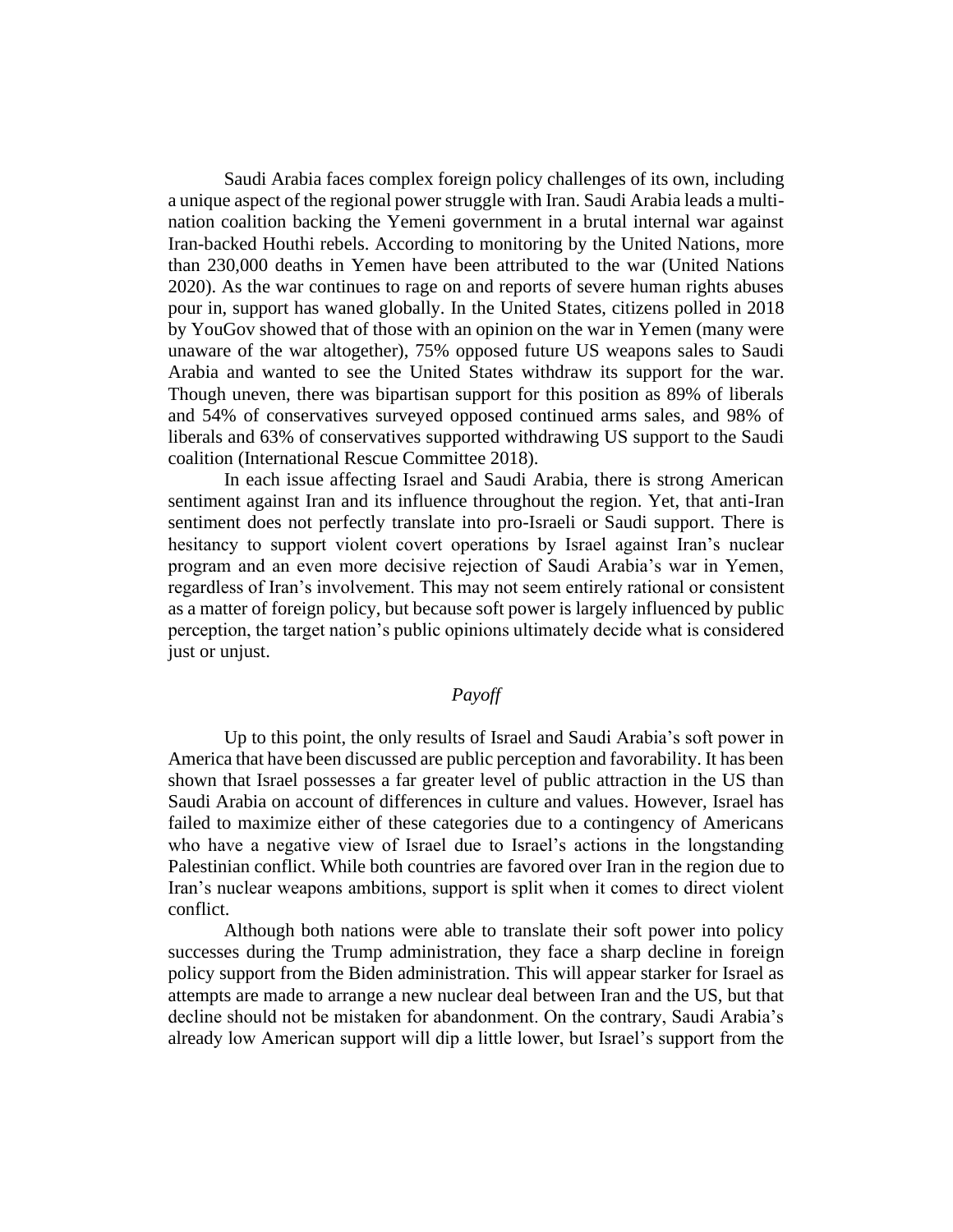United States and the current administration will remain comparatively very high, giving Israel a decisive edge over Saudi Arabia in the region.

Throughout the Trump administration, Israel enjoyed some of the highest levels of access and policy success it has ever seen from the United States. President Trump fulfilled the long-awaited promise to move the United States' Israeli Embassy to Jerusalem and he also removed the United States from the JCPOA nuclear agreement with Iran. In addition to these major policy wins for Israel, the Trump administration helped broker the historic Abraham Accords, which established normalized relations between Israel and former adversaries in the region, most notably the United Arab Emirates. These peace deals were achieved without requiring Israel to acquiesce to a version of the two-state solution with Palestine that had thus far never been seen as acceptable to Israel. This all occurred contrary to the wishes of Saudi Arabia, who to this day states they will not normalize relations with Israel until their favored two-state solution has been implemented. However, they have publicly stated they hope to see this normalization occur. There is evidence of secret meetings held between their respective heads of state, potentially discussing this and Iranian issues (AFP 2021).

Although the Trump administration placed pressure on this Saudi position through the Abraham Accords, demonstrating Israel's favorability over Saudi Arabia when the two were in conflict, the Trump administration did continue to vigorously support the Saudi coalition in Yemen through arms sales, despite misgivings about the war by many Americans. In short, both countries were able to leverage their respective soft power to induce American assistance on issues that are primarily important to the immediate needs and interests of Israel and Saudi Arabia rather than the United States itself. Between the two, Israel came out on top.

What remains to be seen now is what degree of soft power these two countries will retain with the Democratic Biden administration and to what degree it can be leveraged. The Democratic base that elected President Biden has far more negative feelings towards Israel and Saudi Arabia on account of issues in Palestine and Yemen than did the previous Republican base under President Trump. To the chagrin of both nations, the Biden administration is seeking to rejoin an agreement with Iran similar to the 2015 JCPOA that will lift severe economic sanctions placed on the Iranian regime in return for certain limitations on Iran's nuclear program. The Biden administration believes this will be a better way to manage Iran and prevent them from acquiring a nuclear weapon than the status quo.

Although Israel has expressed its extreme displeasure at this development, and talks between Israel and the United States about the details of the potential new agreement are underway, this is not an indication that the United States no longer values Israel as a critical ally (Magid 2021b). On the contrary, US Secretary of Defense Lloyd Austin met with Israeli Prime Minister Benjamin Netanyahu in Jerusalem to express the United States' "ironclad" enduring commitment to Israel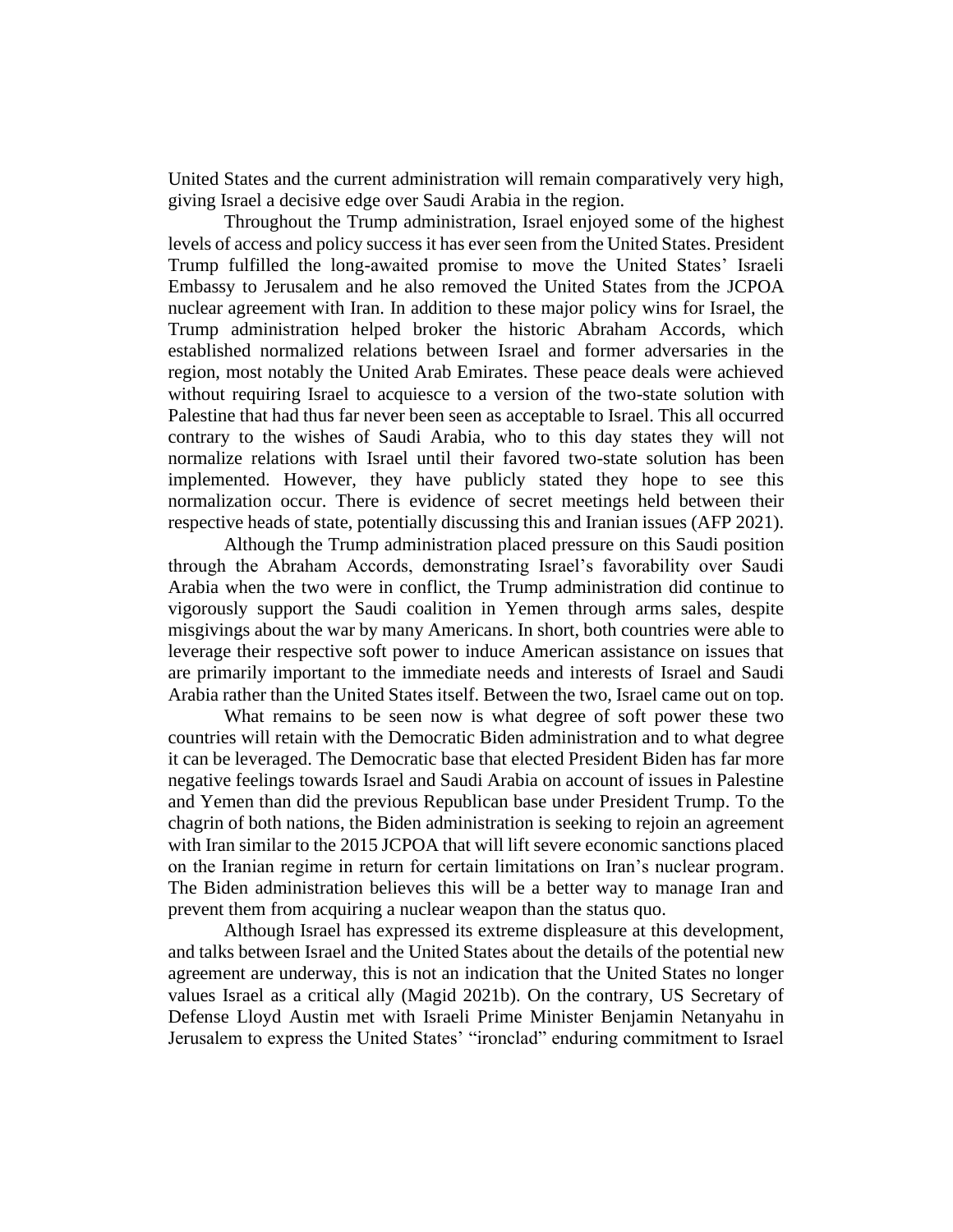and its security in the region (Garamone 2021). Netanyahu expressed that he finds comfort in the shared values and beliefs between the two countries, and remarked that he admired Secretary Austin's private comments suggesting that the United States and Israel are closer than allies, they are "family" (United States Department of Defense 2021).

Endearing language aside, the United States and Israel are nevertheless at odds over the Iran nuclear deal. Outside of these remarks, Israel has stated that it will not be bound by the international agreement, in which it is not a participant. Israel's Ambassador to the US said that Israel reserves its right to defend itself from any imminent Iranian threats (TOI Staff 2021).

Saudi Arabia, on the other hand, finds itself in deeper water with the United States. In addition to the US negotiations with Iran, President Biden has withdrawn all US support for the Saudi coalition in Yemen (Knickmeyer 2021). Left without its strongest partner and facing a potentially sanction-free Iran, Saudi Arabia initiated the previously unthinkable and entered into negotiations with Iran to end the war in Yemen. Though the initial talks failed to resolve the conflict, they marked the first time the two countries had held any diplomatic relations since 2016, further demonstrating how desperate the situation appears to be for Saudi Arabia (Hasan 2021). It remains possible, though unclear, if the US will insist that Iran makes concessions as a part of the new nuclear deal in a show of indirect support for Saudi Arabia.

Relations between Saudi Arabia and the Biden administration appear stable but diminished. In an attempt to appear positive, the Crown Prince stated that Saudi Arabia and the Biden administration agree on "90% of issues of mutual concern," but disagree on the unspecified remaining 10% (ILH Staff and AP 2021). President Biden, in contrast, stated that "things are going to change" in the US relationship with Saudi Arabia, and the US State Department has said that they will only assist Saudi's interest in normalizing ties with Israel and achieving peace in Yemen if they correct their human rights record (Magid 2021a). Under the Biden administration, Israel's soft power appears secure, albeit weakened. Saudi Arabia's soft power may just be running out.

#### Works Cited

AFP. "Saudi FM Says Ties with Israel Would Bring 'Tremendous Benefit' to Middle East." Timesofisrael.com. The Times of Israel, April 2, 2021. https://www.timesofisrael.com/saudi-fm-says-ties-with-israel-wouldbring-tremendous-benefit-to-middle-east/. BBC News. "Jamal Khashoggi: All You Need to Know about Saudi Journalist's Death." BBC.com. February 24, 2021. https://www.bbc.com/news/world-europe-45812399.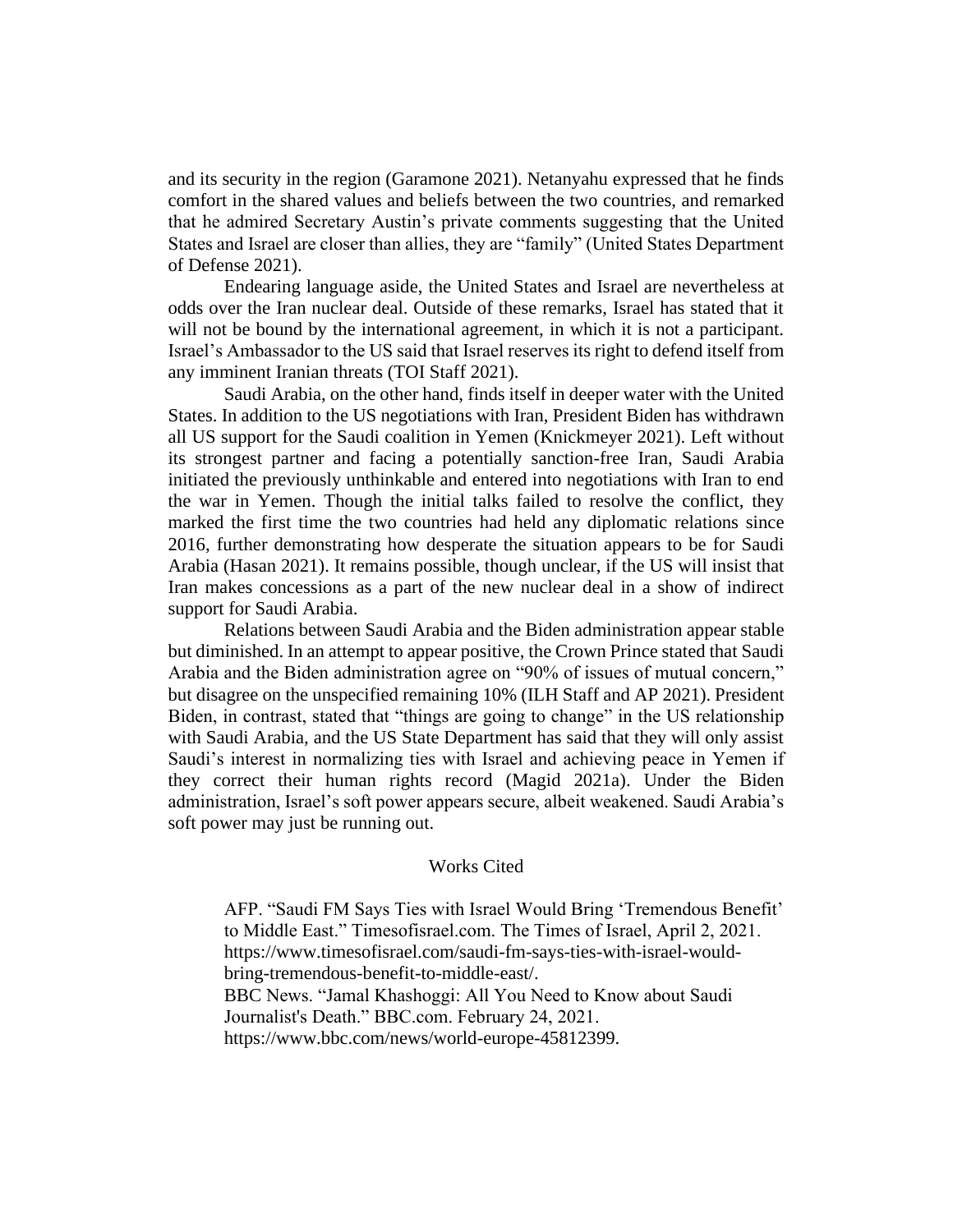Brenan, Megan. "Americans like Canada Most, North Korea Least." Gallup.com. Gallup, February 18, 2018.

https://news.gallup.com/poll/228293/americans-canada-north-korealeast.aspx.

Garamone, Jim. "Austin Says U.S. Commitment to Israel Remains 'Ironclad'." Defense.gov. U.S. Department of Defense, April 11, 2021. https://www.defense.gov/News/News-

Stories/Article/Article/2568144/austin-says-us-commitment-to-israelremains-ironclad/.

Hasan, Saad. "Can Iran and Saudi Arabia Bury the Past and End the Yemen War?" Trtworld.com. TRT World, April 27, 2021.

https://www.trtworld.com/magazine/can-iran-and-saudi-arabia-bury-thepast-and-end-the-yemen-war-46264.

Human Rights Watch. "World Report 2021: Rights Trends in Israel and Palestine." Hrw.org. August 24, 2021a. https://www.hrw.org/worldreport/2021/country-chapters/israel/palestine.

Human Rights Watch. "World Report 2021: Rights Trends in Saudi Arabia." Hrw.org. January 13, 2021b. https://www.hrw.org/worldreport/2021/country-chapters/saudi-arabia.

ILH Staff, and AP. "'We Want Good Relations with Iran,' Saudi Crown Prince Says." Israelhayom.com. Israel Hayom, April 28, 2021.

https://www.israelhayom.com/2021/04/28/we-want-good-relations-withiran-saudi-crown-prince-says/.

International Rescue Committee. "New IRC/YouGov Poll: As Pressure Mounts for Yemen Ceasefire, US Opinion United: End Support to the War." Rescue.org. November 26, 2018. https://www.rescue.org/pressrelease/new-ircyougov-poll-pressure-mounts-yemen-ceasefire-us-opinionunited-end-support-war.

Israel Ministry of Foreign Affairs. "250,000 March in Tel Aviv's Gay Pride Parade 14 June 2019." Mfa.gov.il. June 14, 2019.

https://mfa.gov.il/MFA/IsraelExperience/Lifestyle/Pages/250000-marchin-Tel-Aviv-s-Gay-Pride-Parade-14-June-2019.

Knickmeyer, Ellen. "Biden Ending US Support for Saudi-Led Offensive in Yemen." Apnews.com. Associated Press, February 4, 2021.

https://apnews.com/article/biden-end-support-saudi-offenseive-yemenb68f58493dbfc530b9fcfdb80a13098f.

Lock, S. "Number of Visitors to the United States from Israel from 2011 to 2021." Statista.com. Statista, March 2, 2022a.

https://www.statista.com/statistics/1049396/inbound-travel-from-israel-tothe-us/.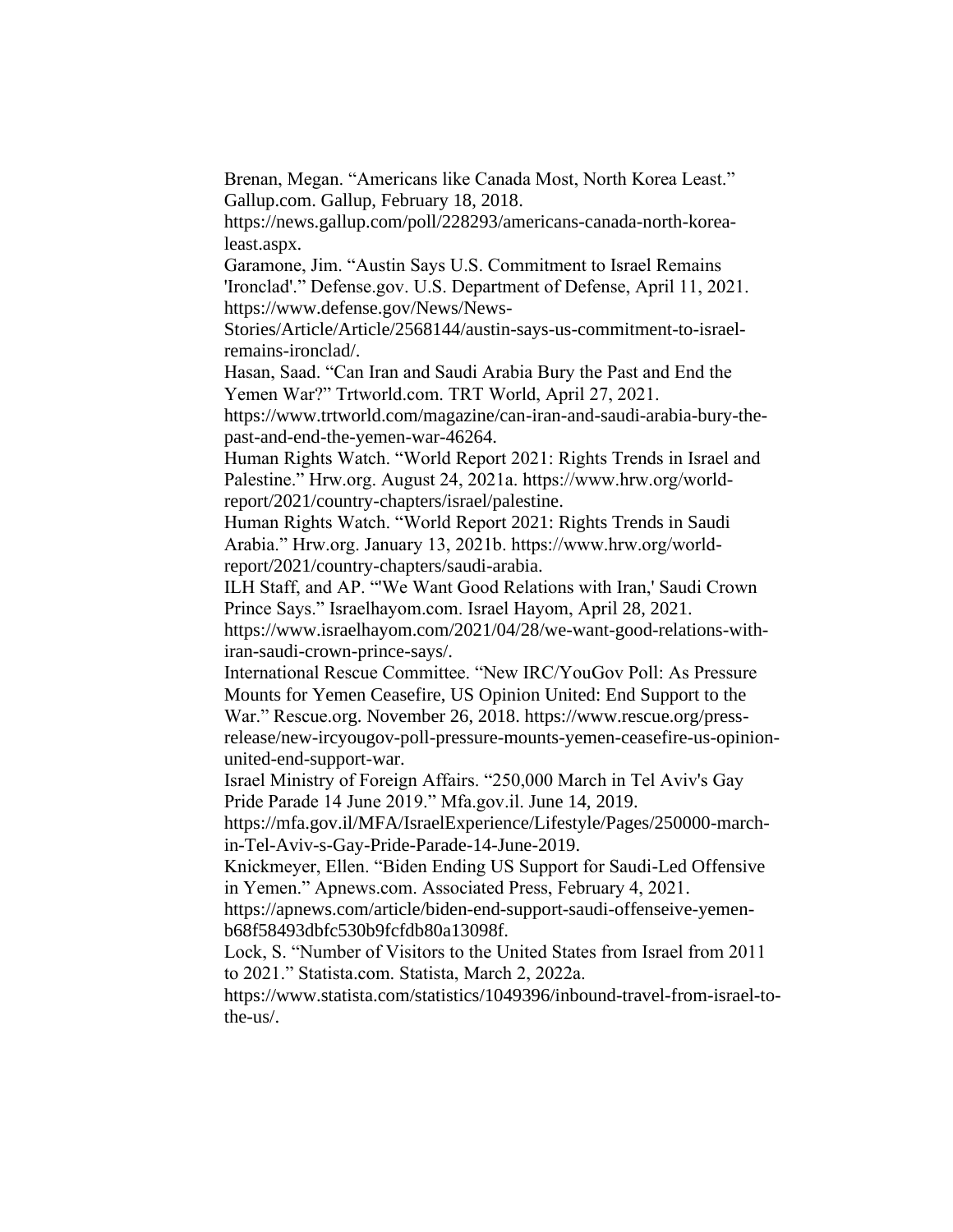Lock, S. "Number of Visitors to the United States from Saudi Arabia from 2011 to 2021." Statista.com. Statista, March 2, 2022b.

https://www.statista.com/statistics/1050261/inbound-travel-from-saudiarabia-to-the-us/.

Magid, Jacob. "US Says It Wants to Push Israel-Saudi Pact, but Only If Riyadh Honors Its Values." Timesofisrael.com. The Times of Israel, March 2, 2021a. https://www.timesofisrael.com/us-says-it-wants-to-push-

israel-saudi-pact-but-only-if-riyadh-honors-its-values/.

Magid, Jacob. "US Updates Israel on Iran Nuclear Talks as National Security Advisers Meet in DC." Timesofisrael.com. The Times of Israel, April 27, 2021b. https://www.timesofisrael.com/israeli-us-nationalsecurity-advisers-meet-in-dc-to-discuss-iran-deal/.

McCarthy, Justin. "Iran, North Korea Liked Least by Americans." Gallup.com. Gallup, March 3, 2020.

https://news.gallup.com/poll/287153/iran-north-korea-liked-leastamericans.aspx.

Newport, Frank. "North Korea Remains Least-Popular Country among Americans." Gallup.com. Gallup, April 20, 2017.

https://news.gallup.com/poll/204074/north-korea-remains-least-popularcountry-among-americans.aspx.

Nye, Joseph S. *Soft Power: The Means to Success in World Politics*. New York: Public Affairs, 2004.

Office of the United States Trade Representative. "Israel." Ustr.gov. 2020a. https://ustr.gov/countries-regions/europe-middle-east/middleeastnorth-africa/israel.

Office of the United States Trade Representative. "Saudi Arabia." Ustr.gov. 2020b. https://ustr.gov/countries-regions/europe-middleeast/middle-eastnorth-africa/saudi-arabia.

Pew Research Center. "Republicans and Democrats Grow Even Further Apart in Views of Israel, Palestinians." Pewresearch.org. January 23, 2018. https://www.pewresearch.org/politics/2018/01/23/republicans-and-

democrats-grow-even-further-apart-in-views-of-israel-palestinians/.

Smith, Matthew. "What Countries Do Americans Like Most?"

Today.yougov.com. YouGov, October 26, 2020.

https://today.yougov.com/topics/travel/articles-reports/2020/10/26/whatcountries-do-americans-most.

Stokes, Bruce. "American-Israeli Friction on Iran Is Evident in Public Opinion." PewResearch.org. Pew Research Center, November 20, 2013. https://www.pewresearch.org/fact-tank/2013/11/20/american-israelifriction-on-iran-is-evident-in-public-opinion/.